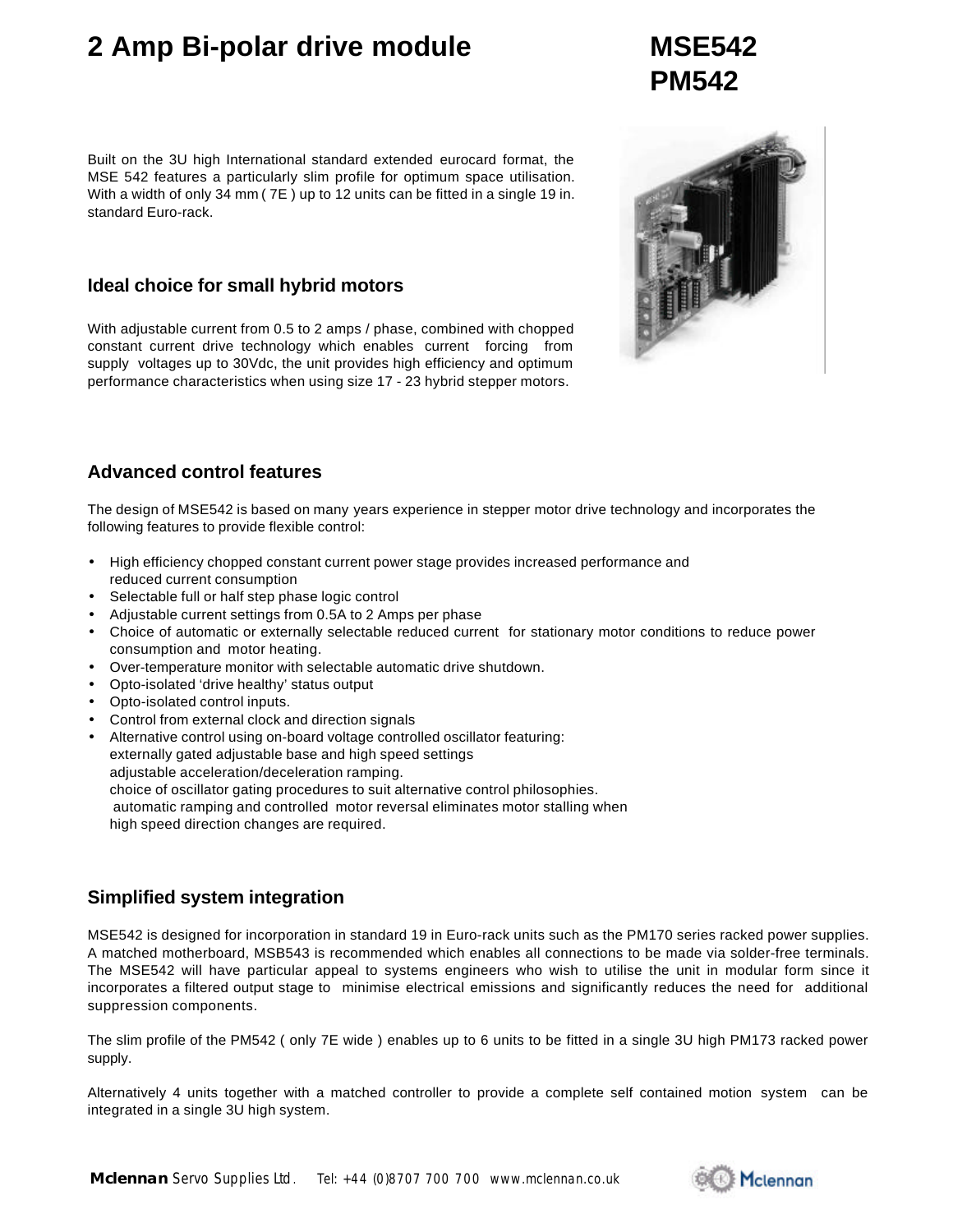## **Flexible control options MSE542**



#### **using external clock and power reduction signals**

mode select switch

The above drive status mode can be selected for use with either external or internal clock. Alternatively the mode switch may be used to select automatic power-down at standstill.

See data for MSE546 for mode switch control settings which are the same apart from the current settings, the values for which being as shown on the following page under the section entitled 'Power Supply Considerations'



#### **using internal clock ( voltage controlled oscillator )**

### **choice of internal clock operation**

When the Run/stop gate is activated, before the High Speed gate, the motor will run at the Base ( SLOW ) speed set by the unit's on-board trimmer. Activating the High speed gate will cause the motor to accelerate to the high speed at a rate set by the on-board ramp trimmer.

Alternatively, if the High speed gate is permanently activated the unit will automatically ramp the motor to the high speed setting when the run/stop gate is activated. If a change of state on the Direction input line is detected, the on-board oscillator will automatically ramp the motor down to the base speed setting before reversing the motor and then ramp it back up to full speed.

This facility simplifies the use of the system under manual control and eliminates the possibility of motor stalling when reversal at high speed is required.

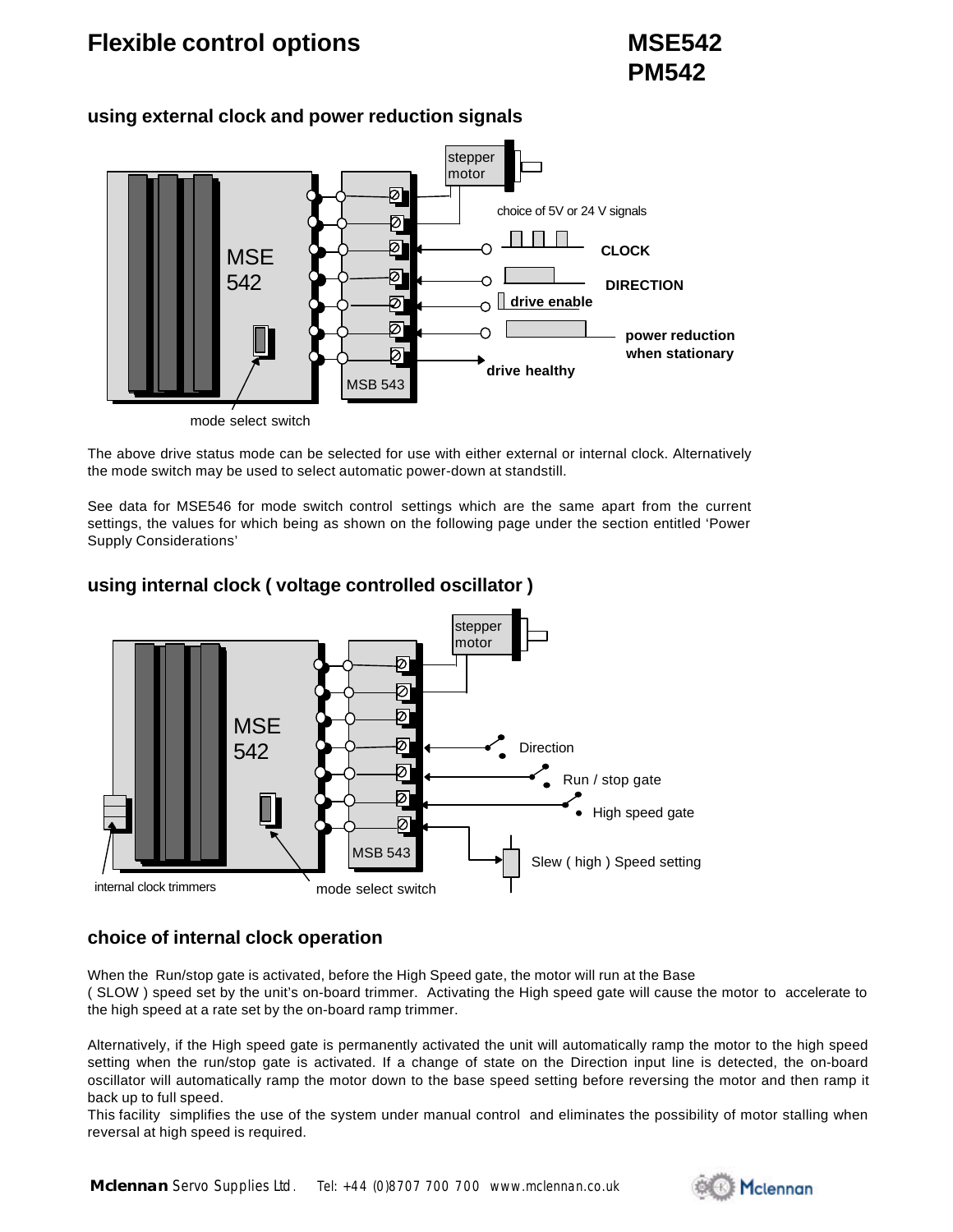| Type without front panel        |                 | <b>MSE 542</b>          | <b>Notes</b>                            |  |  |
|---------------------------------|-----------------|-------------------------|-----------------------------------------|--|--|
| Type with front panel           |                 | <b>PM 542</b>           |                                         |  |  |
| Supply voltage                  | Vdc             | $15 - 30$               | Max ripple: 3 V peak/peak               |  |  |
| <b>Current consumption</b>      | Amps            | $1 - 3$                 | Depending on motor current selected     |  |  |
| Output stage                    |                 | 2 phase Bi-polar        |                                         |  |  |
| Output current per phase        | Amps            | 0.5 to 2.0              | set by on-board DIP switch              |  |  |
| Step logic                      |                 | Full step / Half step   | set by on-board DIP switch              |  |  |
| <b>Control Signals</b>          | Vdc             | 3-5 or 10-30            | optically isolated                      |  |  |
| <b>External current setting</b> |                 | $25 - 90%$              | using external 10K Ohm potentiometer    |  |  |
| Current reduction @ standstill  |                 | typically 20 - 25%      | using on-board current setting          |  |  |
| Current reduction selection     |                 | automatic or external   | set by on-board DIP switch              |  |  |
| <b>Thermal Warning</b>          |                 | front panel status lamp | and output signal $@$ 80 <sup>°</sup> C |  |  |
| Thermal shutdown                |                 | automatic or external   | set by on-board DIP switch              |  |  |
| Enable / inhibit                |                 | External signal         | sense set by on-board DIP switch        |  |  |
| Direction                       |                 | External signal         | sense set by on-board DIP switch        |  |  |
| <b>External Clock signal</b>    |                 | one step per pulse      | Opto-isolated input                     |  |  |
| Max input frequency             | <b>KHz</b>      | 20                      | 6 µsec. minimum pulse width             |  |  |
|                                 |                 |                         |                                         |  |  |
| Internal clock functions        |                 |                         | Opto-isolated inputs                    |  |  |
| Low frequency range (BASE)      | KH <sub>7</sub> | $0.002$ to $0.7$        | set by front panel trimmer              |  |  |
| Slew frequency range (HIGH)     | <b>KHz</b>      | to 18<br>$0.6^{\circ}$  | set by external 10 K Ohm potentiometer  |  |  |
| Acceleration/ decel, RAMP       |                 | adjustable              | set by front panel trimmer              |  |  |
| Auto-Ramp on reverse signal     |                 | Optional                | depending on gating procedure           |  |  |
| Front panel Status Lamp         |                 | Green                   | Drive OK, & enabled                     |  |  |
|                                 |                 | Yellow                  | Drive not enabled                       |  |  |
|                                 |                 | Red                     | Fault: Over temperature                 |  |  |
| Status output signal            | mA              | $10$ max.               | Optically isolated: ON when OK          |  |  |
| Operating ambient temperature   | $^{\circ}$ C    | $0 - 30$                | Use forced cooling for operation at     |  |  |
|                                 |                 |                         | higher temperatures                     |  |  |
| <b>Dimensions</b>               | mm              | 228 long x 100 x 34     | Uses 3U x 7E wide front panel           |  |  |
| Recommended Motherboard         |                 | <b>MSB543</b>           |                                         |  |  |

### **Power Supply considerations**

For single axis operation, any motor can be used with the PM171 Power Supply. For Multi-axis applications use the following table to select the power supply required:

| Standard drive current settings   0.5 A | 0.8A | 1.0A                                  | 1.2 A   1.4 A   1.6 A |       | 1.8A           | 2.0A  |
|-----------------------------------------|------|---------------------------------------|-----------------------|-------|----------------|-------|
| <b>Typical Current Consumption</b>      |      | 1.0 A   1.3 A   1.5 A   1.7 A   2.0 A |                       | 2.2 A | $\sqrt{2.5}$ A | 3.0 A |

The above drive current values may be selected using the on-board mode selection switch. Alternatively an external potentiometer may be used to set intermediate values.

### **Typical drive / motor combinations**

| Motor         | <b>17HS-020E</b> | 23HS-102X         | 23HS-104          | 23HS-304          | 34HS-106        |
|---------------|------------------|-------------------|-------------------|-------------------|-----------------|
| connection    | single winding   | coils in parallel | coils in parallel | coils in parallel | coils in series |
| Drive setting | Amp              | 1.4 Amps          | 2.0 Amps          | 2.0 Amps          | 2.0 Amps        |

### **Recommended Racked 24 Vdc Power Supplies**

PM171: 3 Amp rating for single axis installations PM172 6 Amp rating for multi-axis applications PM173 12 Amp rating for multi-axis applications